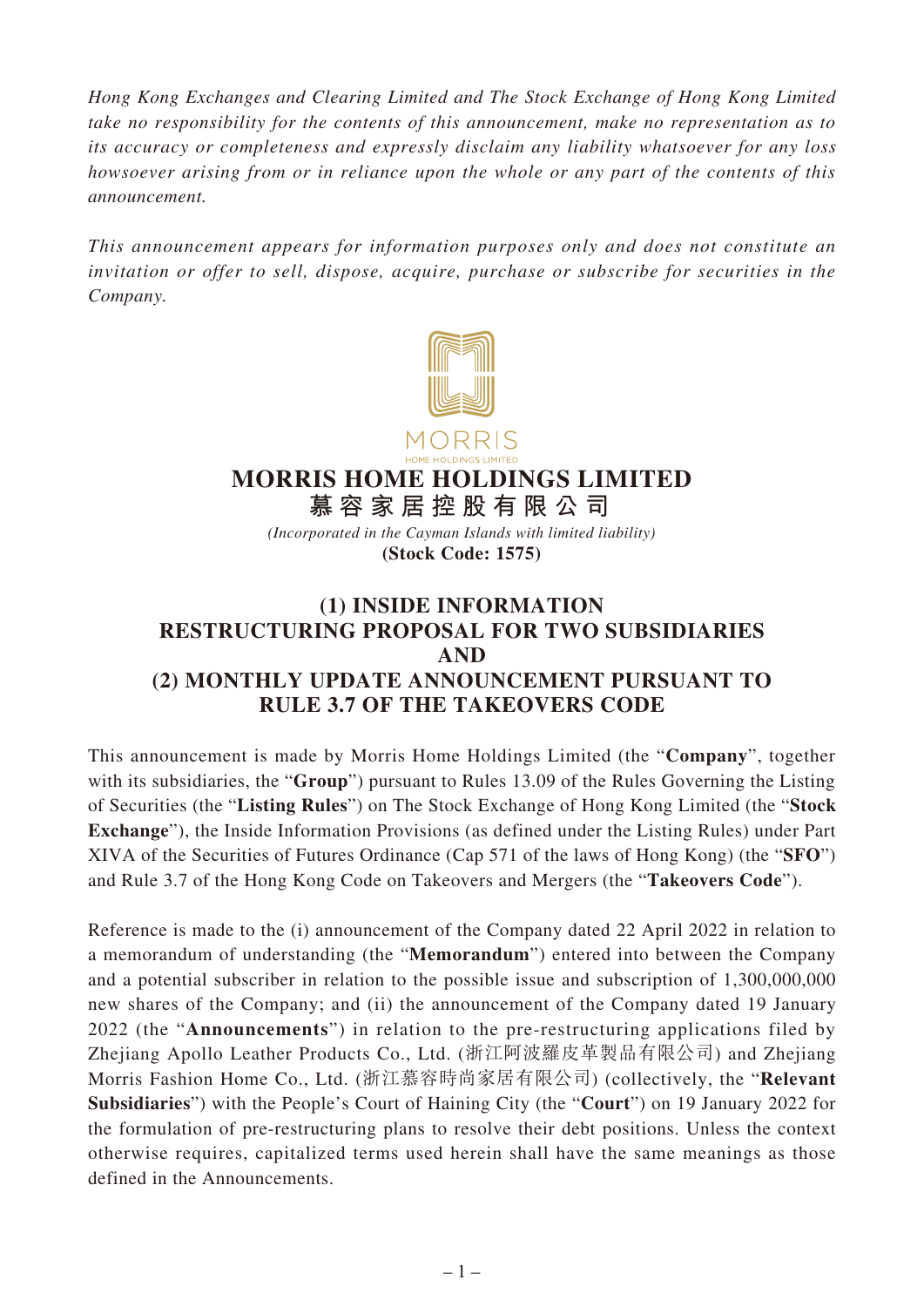The Board announces that following the acceptance of the Pre-restructuring application and the appointment of the Provisional Administrators by the Court, on 13 May 2022, the Court accepted the restructuring application of the Relevant Subsidiaries on a consolidated basis (the "**Restructuring**").

The proposal for the Restructuring of the Relevant Subsidiaries (the "**Restructuring Proposal**") will become effective and binding on the Relevant Subsidiaries and all creditors subject to:

- (a) the approval by a simple majority in number of the creditors present and voting at each of the creditors' class meetings, and the amount of debts of which creditors representing more than two-thirds in the total amount of debts in each of the classes of creditors;
- (b) the entering into of the Subscription Agreement between the Potential Subscriber and the Company; and
- (c) the approval of the Court.

If the Restructuring Proposal is not passed at the creditors' meeting, or the Restructuring Proposal passed at the creditors' meeting is not approved by the Court, the Court will terminate the Restructuring procedures and declare the Relevant Subsidiaries insolvent.

The source of funds for the settlement of the debts under the Restructuring Proposal is expected to be the subscription price under the Subscription Agreement, the terms of which are under negotiation.

As at the date of this announcement, the Potential Subscriber and the Company are in active negotiation in respect of the terms and conditions of the Subscription Agreement but no formal or legally binding agreement (including the Subscription Agreement) in connection with the Possible Subscription has been entered into between the Potential Subscriber and the Company.

## **The Restructuring Proposal is subject to the fulfilment of the conditions precedent and may or may not eventually be consummated.**

In compliance with Rule 3.7 of the Takeovers Code, monthly announcement(s) setting out the progress of the Possible Subscription will be made until an announcement of a firm intention to make an offer under Rule 3.5 of the Takeovers Code or of a decision not to proceed with an offer is made.

Further announcement(s) will be made by the Company as and when appropriate or required in accordance with the Listing Rules and/or the Takeovers Code (as the case may be).